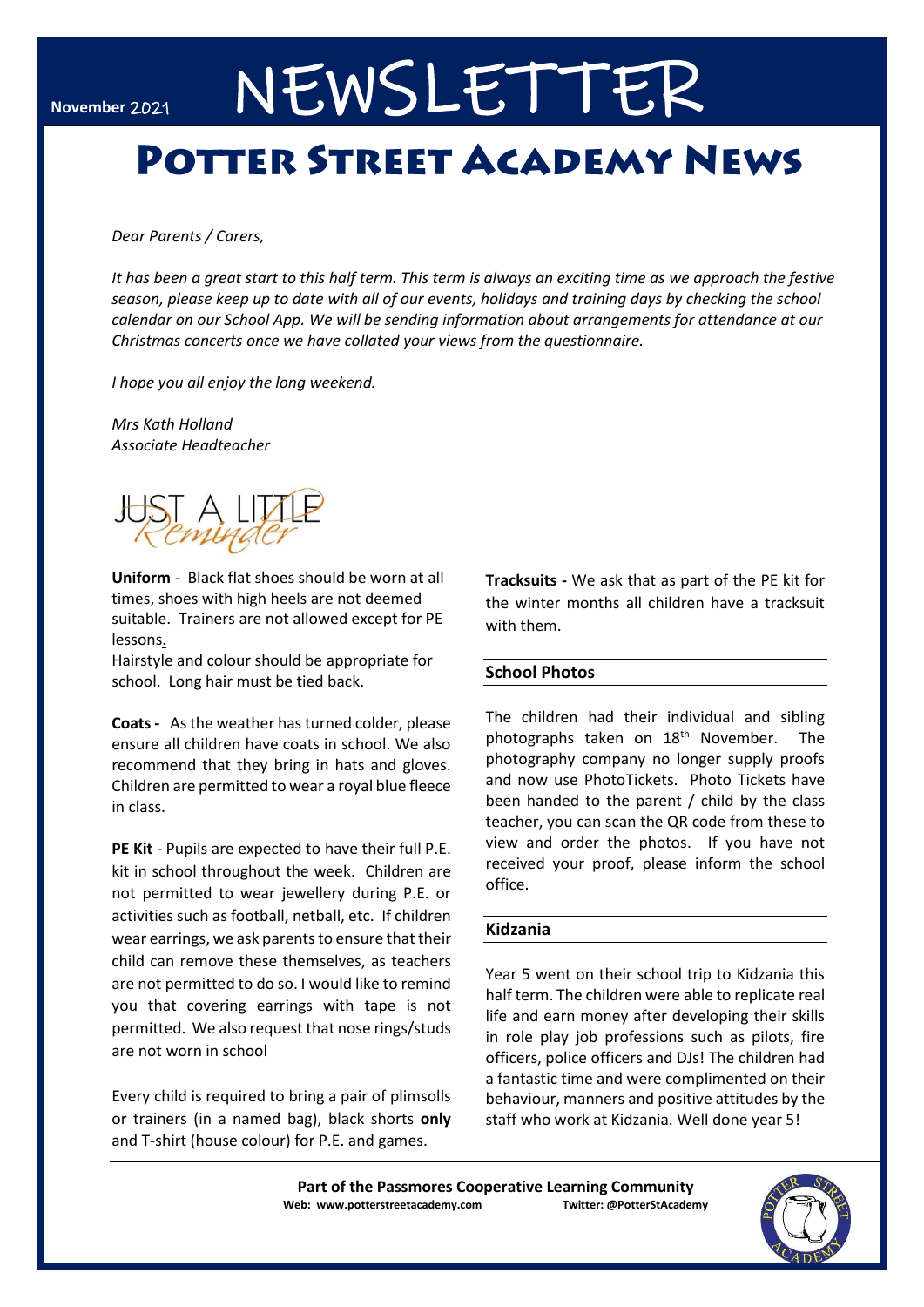





#### **House Points**

Children are busy earning house points by showing how well they keep the school values – responsibility, respect, resilience and relationships.



Well done Unicorn House for achieving the most house points this week!



#### **Anti-Bullying Week**

As part of Anti-Bullying Week, all children spent time talking about; what bullying is, how to recognise it and what can be done to prevent it. We also looked at other forms of bullying such as social and cyber bullying. The theme this year was 'One Kind Word'. As a school we spoke about the importance of our words and the impact they have on others. Children took part in different activities throughout the week.



Some pupils made anti bullying posters, leaflets and booklets.



### **Football**

The Y5 and Y6s participated in the qualifying football tournament on Friday November 5th. We had two teams participate and 20 children played in the tournament. The children had a fun day of football where they demonstrated teamwork, communication and perseverance in. A special mention to Max and Aiden in Y6 who scored many wonderful goals and assists.



Part of the Passmores Cooperative Learning Community<br>eb: www.potterstreetacademy.com **Interiant Conducts** Twitter: @PotterStAcademy **Web: www.potterstreetacademy.com** 

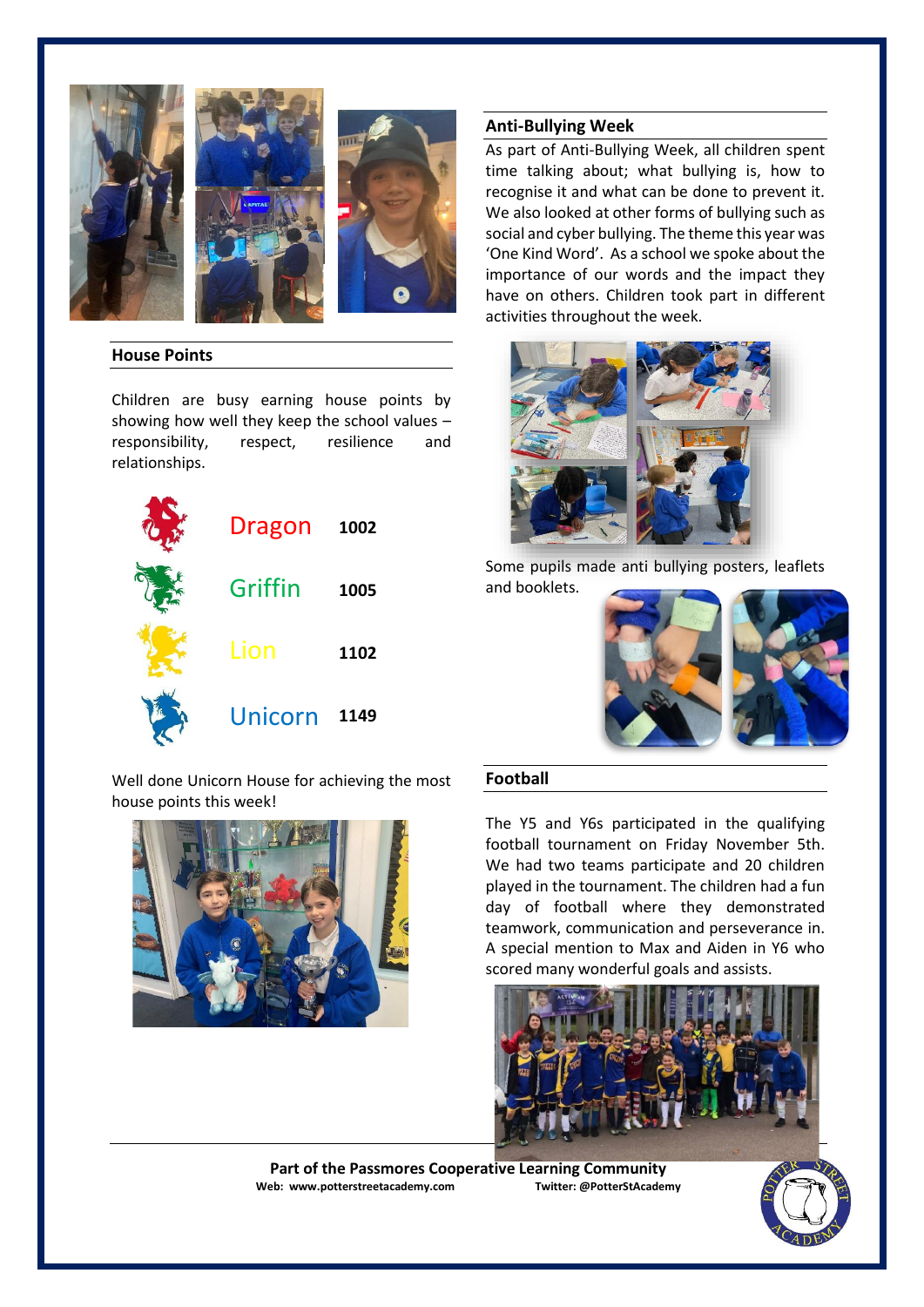#### **Y3 – Colchester Castle**

On Wednesday 17th of November, Year 3 went to Colchester Castle to learn more about the Romans and Celts. The children had a great time bringing their history topic to life by building round houses and Roman villas. After exploring the brilliant museum and inspecting various Roman artifacts, they descended into the belly of the castle! There the wonderful tour guide told them the story of Julius Caesar, Claudius and Boudicca and how the Celtic tribes rose against the Romans as they invaded Britannia. It was a fantastic day and the children came away buzzing about all things Romans.







#### **Children In Need**

Our School Council led our Children in Need event in school. Thank you for all your donations and thank you to Miss Niven and the School Council for organising the day and raising £179.90.



Part of the Passmores Cooperative Learning Community<br>eb: www.potterstreetacademy.com **Twitter:** @PotterStAcademy **Web: www.potterstreetacademy.com**